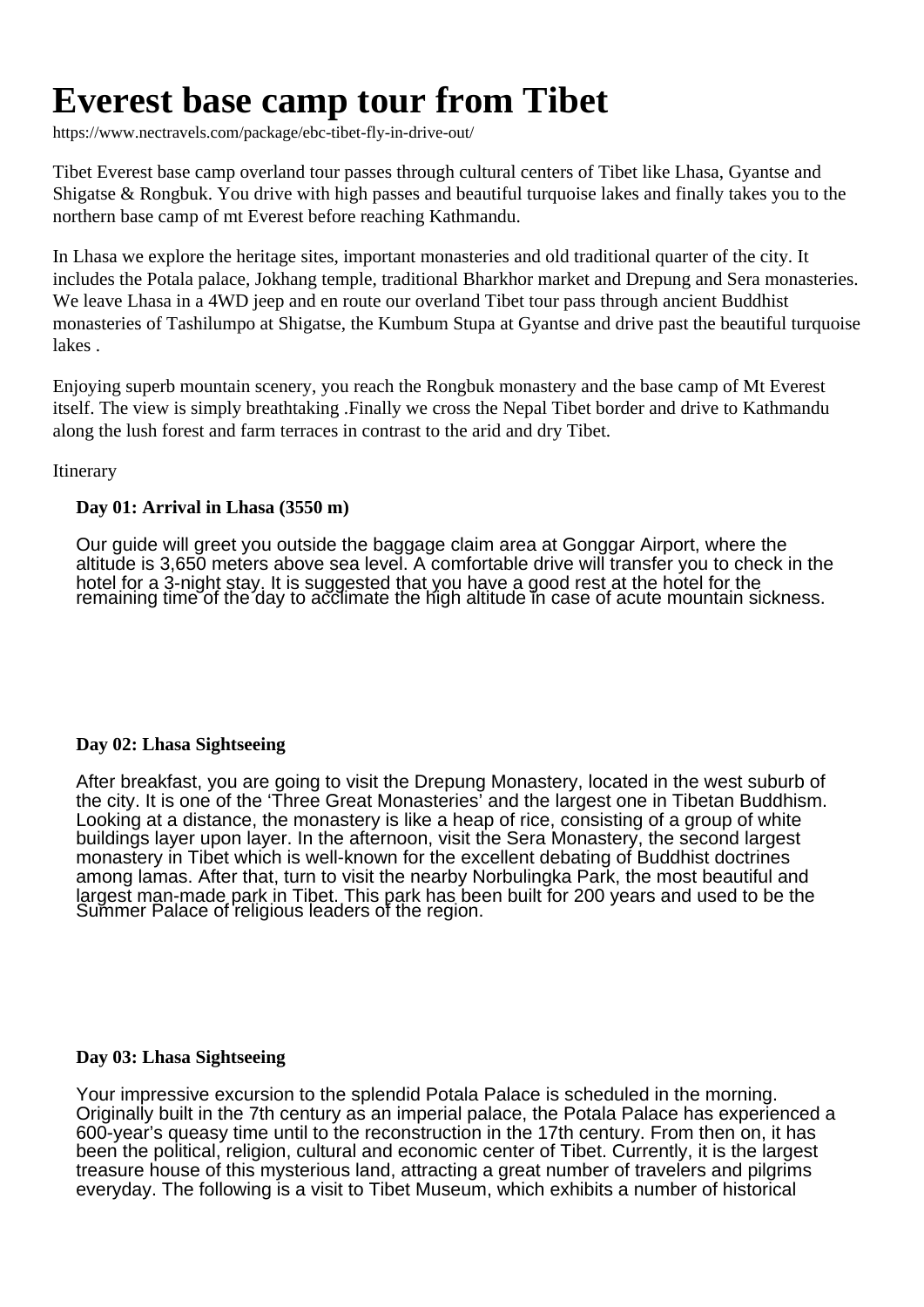relics and treasures.

After lunch, you will come to the Jokhang Temple, which is located in the city center. Constructed in the 7th century, the peak time of Tubo Kingdom, this temple is the best architectural combination of Tibet, Han, Nepal and India. It is also a holy Buddhist temple of worshiping the rare life-size statue of Sakyamuni at age twelve. Around the temple, it is the thriving bazaar of the Barkhor Street, which assembles a large number of pilgrims, travelers, businessmen and expats. Today's exciting journey will come to the end after visiting the Tibetan Traditional Medicine Hospital.

## **Day 04: Lhasa to Gyantse (3,950m) via Karo La Pass and Yamdrok Tso Lake: 325km, 5-6 hours**

Today, we take a scenic drive to Gyantse. On the way we cross the Khamba La Pass (4,794m) with a brief halt to savor the beauty of the Yamdrok Tso (Turquoise Lake), one of the three largest sacred lakes in Tibet and the beautiful Nazin Kang Sang glacier (7,252m). Soon, we come across another pass, The Karo La Pass (5,045m). From our vehicle, we can enjoy views of huge glaciers tumbling down into the road before reaching Gyantse. In Gyantse, we visit the Khumbum Stupa, Phalkot Monastery and Gyantse Dzong (Fortress), which is one of the best preserved dzongs in Tibet. Overnight in Gyantse.

# **Day 05: Gyantse to Shigatse (3,900m) via Shalu Monastery: 95km, 2 hours**

After breakfast, we drive towards Shigatse, the second largest city in Tibet. On the way, we visit Shalu Monastery. Founded in 1040, Shalu Monastery is known for its beautiful and ancient mural paintings. Next, we continue to Shigatse. In Shigatse, we visit the popular Tashilhunpo Monastery which holds both historical and cultural importance for being founded by Gendun Drup, the First Dalai Lama in 1447. After sightseeing in Shigatse, we will have the remainder of the day free for resting. This will help us with acclimatization and the next day's long drive. Overnight in Shigatse.

## **Day 06: Shigatse to Rongbuk (5,000m) via Sakya Monastery: 355km, 8-9 hours**

After breakfast, we leave Shigatse for Rongbuk. On the way, we visit the Sakya Monastery which is the ancestral temple of the Sakyapa sect of Tibetan Buddhism. After the visit to Sakya Monastery, we continue driving towards Rongbuk. Here, we visit the Rongbuk monastery, which is located at the foot of the mighty Everest and is the highest monastery in the world. While here, we also enjoy the stunning mountainous scenery all around us. Overnight in Rongbuk.

## **Day 07: Rongbuk to Kerung (2,300m) via Everest Base Camp: 257km, 5-6 hours**

We leave Rongbuk in the morning to visit the Everest Base Camp (5,250m). On the way, we enjoy spectacular views of high mountains like Cho Oyu (8,201m), Shishapangma (8,013m)